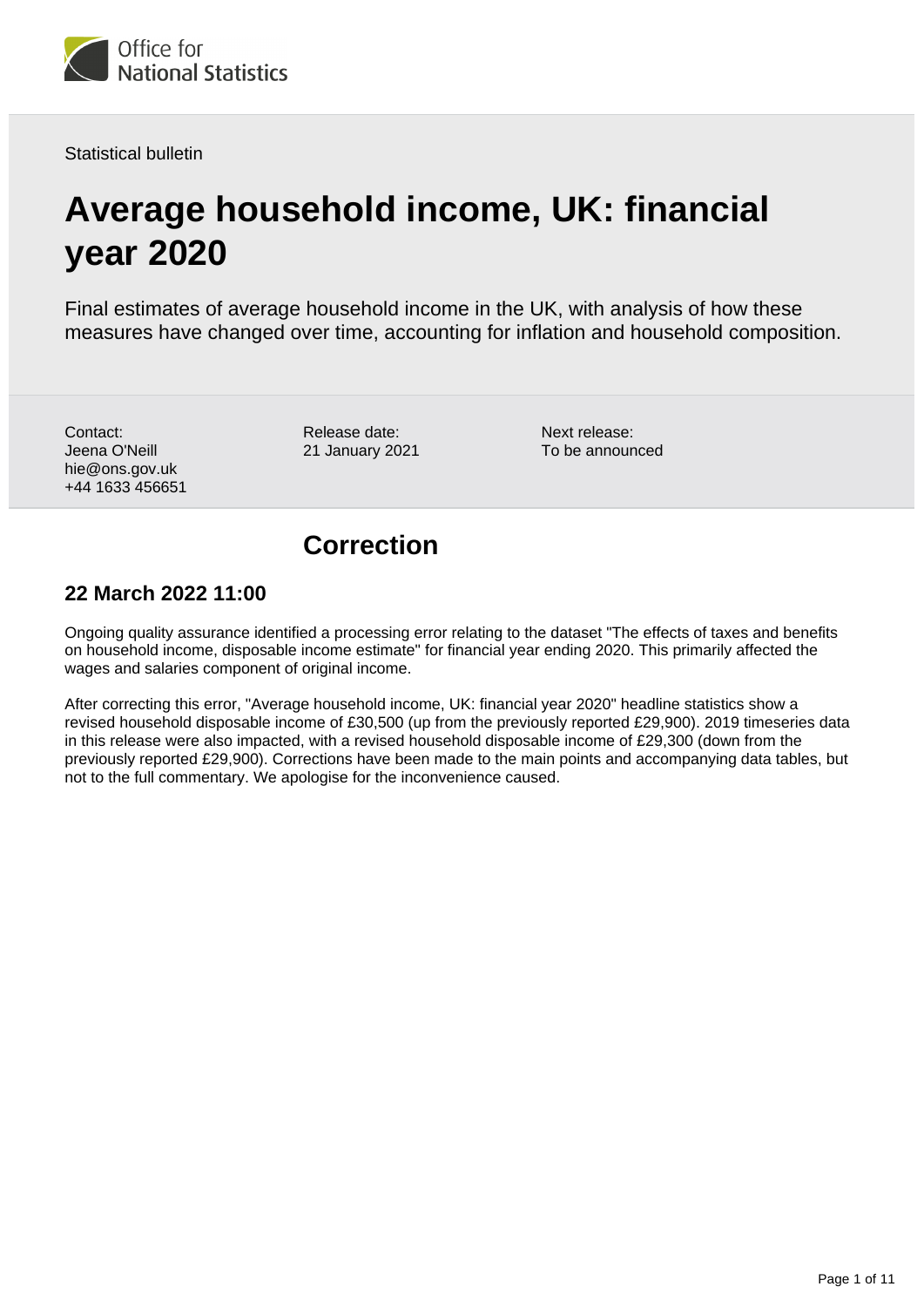## **Table of contents**

- 1. [Other pages in this release](#page-2-0)
- 2. [Main points](#page-2-1)
- 3. [Analysis of average income](#page-3-0)
- 4. [Average household income data](#page-7-0)
- 5. [Glossary](#page-7-1)
- 6. [Measuring these data](#page-8-0)
- 7. [Strengths and limitations](#page-9-0)
- 8. [Related links](#page-10-0)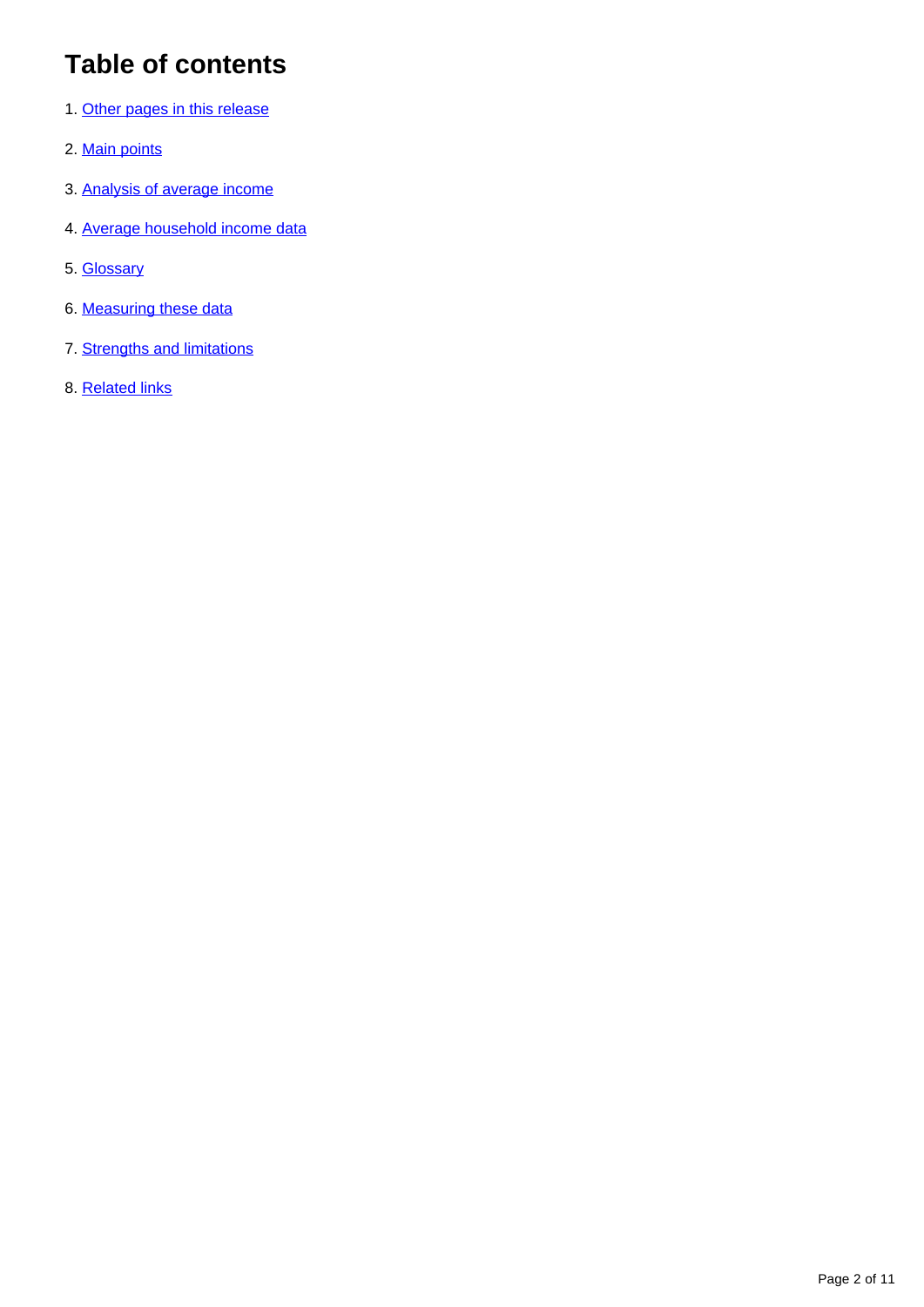## <span id="page-2-0"></span>**1 . Other pages in this release**

[Household income inequality, UK: financial year ending 2020](https://www.ons.gov.uk/peoplepopulationandcommunity/personalandhouseholdfinances/incomeandwealth/bulletins/householdincomeinequalityfinancial/financialyearending2020)

## <span id="page-2-1"></span>**2 . Main points**

- In financial year ending (FYE) 2020 (April 2019 to March 2020), the period leading up to the coronavirus (COVID-19) pandemic, median household income in the UK was £30,500, based on estimates from the Office for National Statistics (ONS) Household Finances Survey.
- Between FYE 2011 and FYE 2020, median household income increased by 9%, an average of 1% per year, after accounting for inflation.
- Growth in income of the poorest fifth of people did not keep pace with inflation, which led to the median income of the poorest fifth falling by an average of 1.5% per year between FYE 2017 and FYE 2020.
- Median income of the richest fifth continued to grow steadily between FYE 2017 and FYE 2020, meaning that some measures of income inequality have increased over this period.
- Median income for people living in retired households fell by an average of 1.1% between FYE 2018 and FYE 2020; this compares with 3.2% growth per year for those living in non-retired households.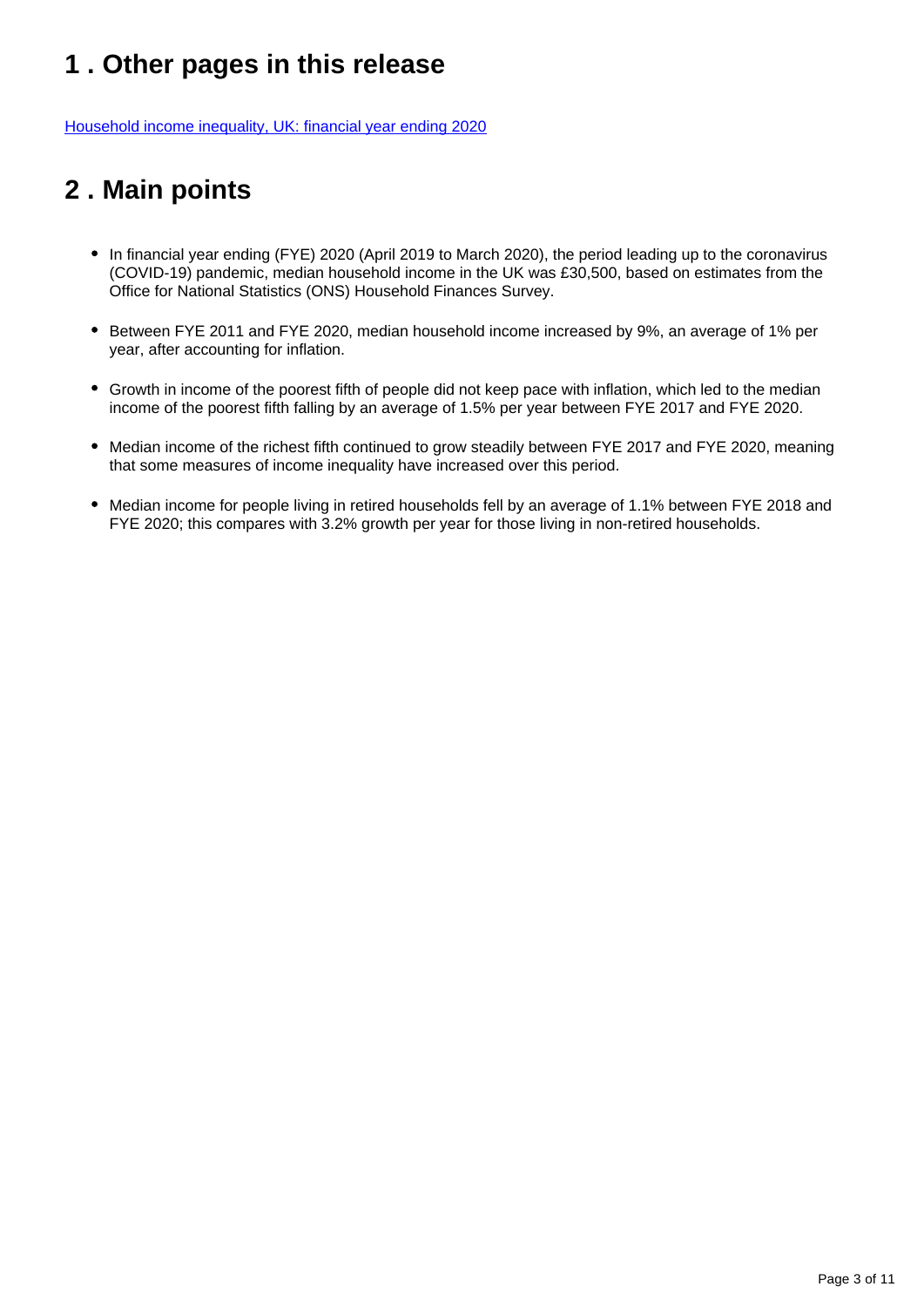## <span id="page-3-0"></span>**3 . Analysis of average income**

#### **Figure 1: Median income was £29,900 in the financial year ending 2020**

**Distribution of UK household disposable income, financial year ending 2020**



**Source: Office for National Statistics – Household Finances Survey**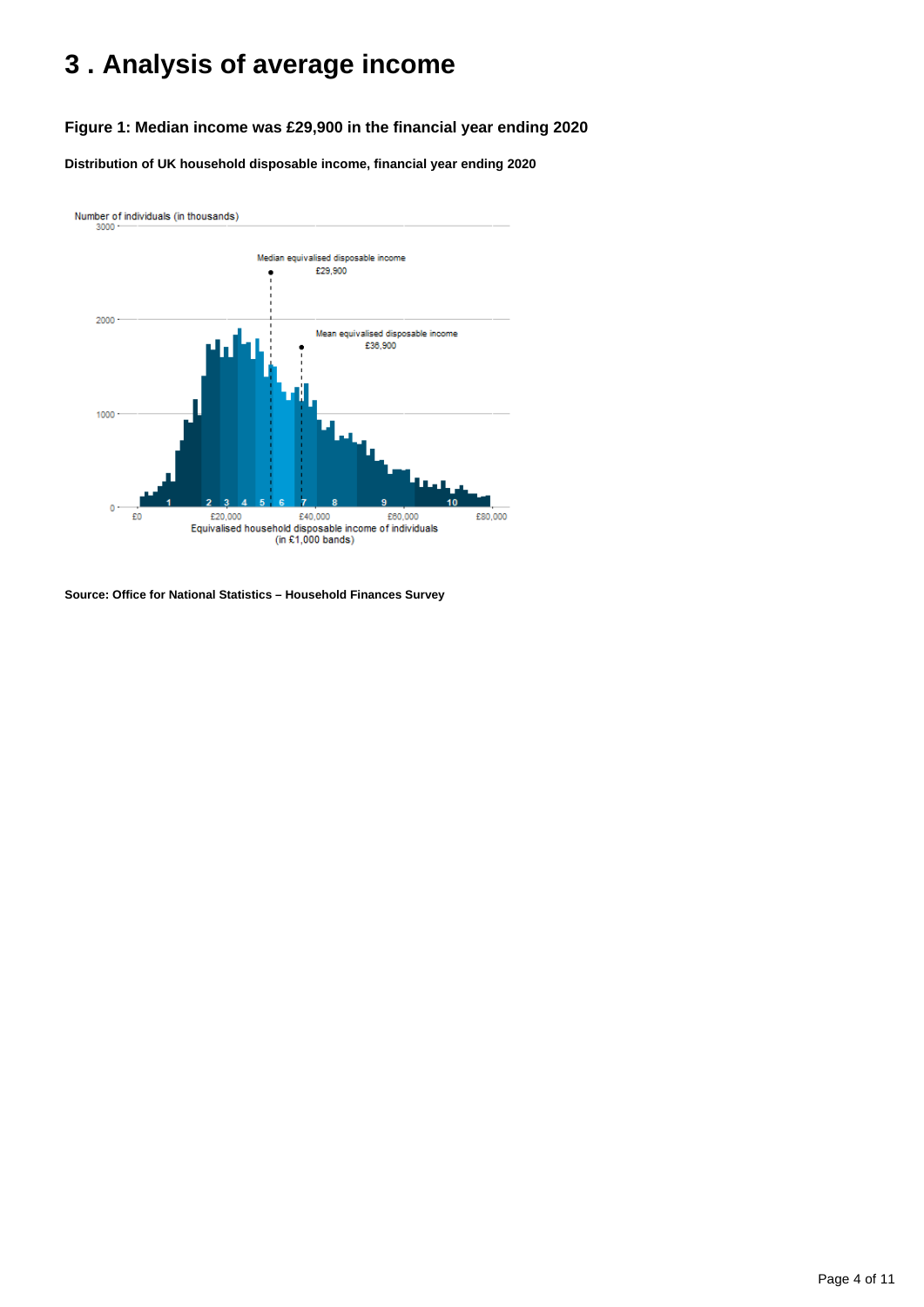#### **Figure 2: Median income grew by 7% during the 10-year period leading up to financial year ending 2020**

**Median and mean real equivalised household disposable income of individuals, UK, 1977 to financial year ending 2020**



#### **Source: Office for National Statistics – Household Finances Survey**

#### **Notes:**

- 1. Incomes are adjusted for inflation using the consumer prices index including owner-occupiers' housing costs (CPIH).
- 2. Estimates of income from FYE 2002 onwards have been adjusted for the under-coverage of top earners.
- 3. FYE 2011 represents the financial year ending 2011, and similarly through to FYE 2020, which represents the financial year ending 2020. Estimates prior to FYE 1995 are measured on a calendar year basis.
- 4. Individuals are ranked by their equivalised household disposable incomes, using the modified OECD scale.
- 5. Estimates up to and including financial year ending (FYE) 2017 are sourced from the Living Costs and Food (LCF) survey. Estimates from FYE 2018 onwards are based on the Household Finances Survey, which the LCF is part of.

Median income between the financial year ending (FYE) 2019 (April 2018 to March 2019) and FYE 2020 (April 2019 to March 2020) remained broadly unchanged at £29,900. However, during the 10-year period leading up to FYE 2020, median income grew by 7%, on average 0.8% per year.

Similarly, in the same period, mean income increased by 6.2%, an average of 0.7% per year and between FYE 2019 and FYE 2020 mean income grew by 0.7%. The growth in both median and mean incomes can be attributed to increases in original income (which includes income from employment, private pension, investment and other income sources) but very little change in the overall amount of benefits received and taxes paid.

Throughout 2020, household finances have been affected because of the restrictions and subsequent financial support measures put in place because of the coronavirus. The [Personal and Economic Well-being](https://www.ons.gov.uk/peoplepopulationandcommunity/wellbeing/bulletins/personalandeconomicwellbeingintheuk/january2021) bulletin presents analysis to understand how these have affected household income during this time.

ONS estimates of median and mean household income from 1977, up to and including FYE 2016, are based on the Living Costs and Food Survey (LCF). Estimates produced from FYE 2017 onwards have been revised to include data from the Household Finances Survey (HFS) and remain comparable with those produced using the LCF for the same period. More information about the impact of this change in data source can be found in [Improving the measurement of household income](https://www.ons.gov.uk/peoplepopulationandcommunity/personalandhouseholdfinances/incomeandwealth/methodologies/improvingthemeasurementofhouseholdincome).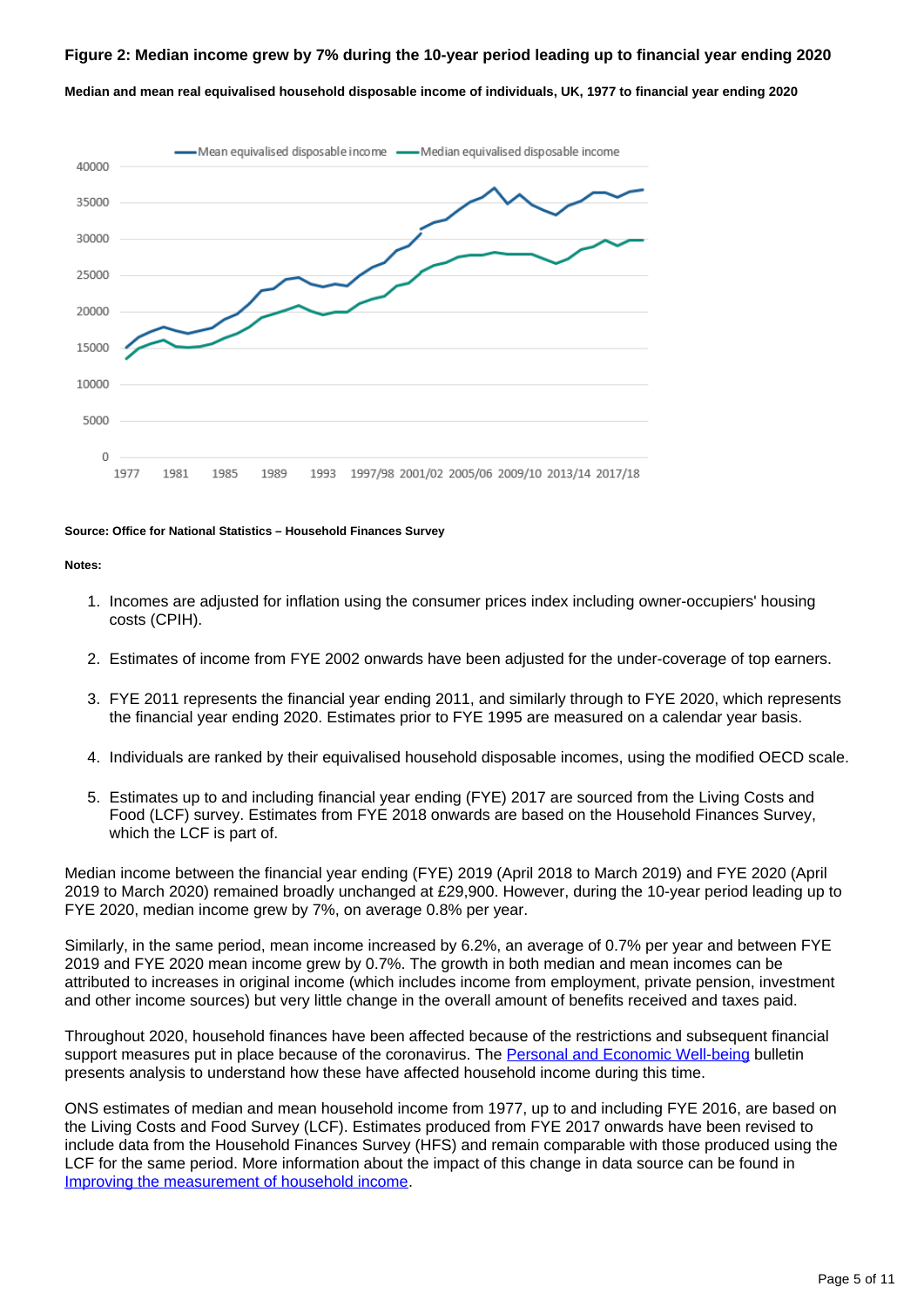#### **Figure 3: Average income of the poorest fifth of people fell by 3.8% per year on average between financial year ending (FYE) 2017 and FYE 2020**

**Median equivalised household disposable income of indivduals by quintile group, financial year ending (FYE) 2011 to FYE 2020**

### Figure 3: Average income of the poorest fifth of people fell by 3.8% per year on average between financial year ending (FYE) 2017 and FYE 2020

Median equivalised household disposable income of indivduals by quintile group, financial year ending (FYE) 2011 to FYE 2020



#### **Source: Office for National Statistics – Household Finances Survey**

#### **Notes:**

- 1. Individuals are ranked by their equivalised household disposable incomes, using the modified OECD scale.
- 2. Incomes are adjusted for inflation using the Consumer Prices Index including owner-occupiers' housing costs (CPIH).
- 3. FYE 2011 represents the financial year ending 2011, and similarly through to FYE 2020, which represents the financial year ending 2020.
- 4. Estimates up to and including financial year ending (FYE) 2017 are sourced from the Living Costs and Food (LCF) survey. Estimates from FYE 2018 onwards are based on the Household Finances Survey, which the LCF is part of.

In the 10-year period leading up to FYE 2020, median income for the poorest fifth fell overall by 4.8% (£690) to £13,800. Estimates show a steady increase in the median income between FYE 2013 and FYE 2017 followed by a subsequent decrease of 3.8% on average per year between FYE 2017 and FYE 2020. The recent downturn in income for the poorest fifth of people in part reflects that a larger proportion of their household income is composed of cash benefits, many of which are frozen at their FYE 2016 values.

In contrast, median income of the richest fifth of people has increased steadily over recent years by 0.7% per year on average over the same 10-year period to £62,400 in FYE 2020. The divergence in growth rates of median income of the richest and poorest fifth of households is reflected in measures of income inequality presented in [Household income inequality.](https://www.ons.gov.uk/peoplepopulationandcommunity/personalandhouseholdfinances/incomeandwealth/bulletins/householdincomeinequalityfinancial/financialyearending2020) For instance, this bulletin highlights that the ratio of the income of the person at the bottom of the top 10% to that of the person at the top of the bottom 10% – the P90/P10 ratio – increased from 3.9 to 4.5 between FYE 2017 and FYE 2020.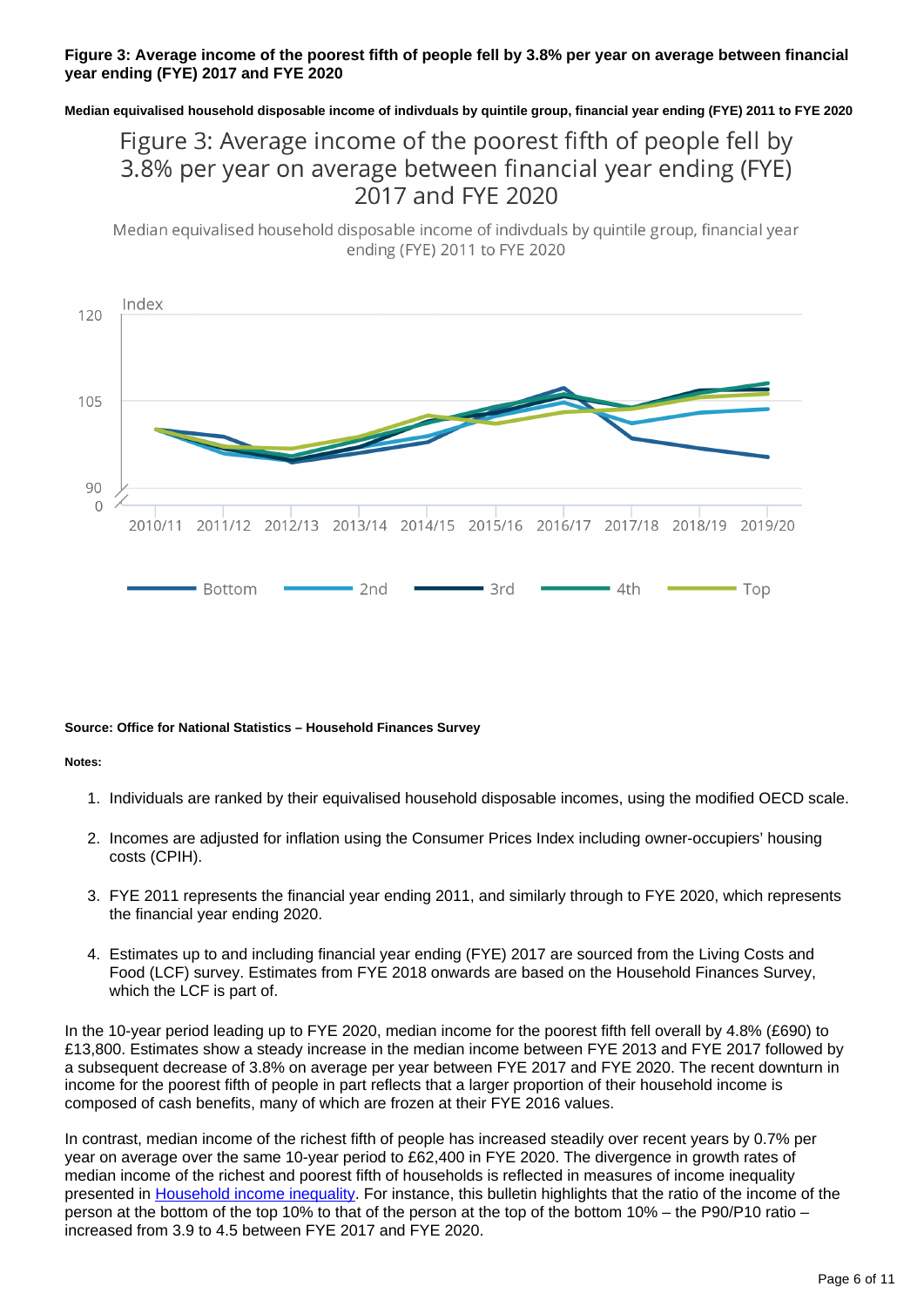#### **Figure 4: Median income of people living in retired households fell by an average of 1.1% between financial year ending (FYE) 2018 and FYE 2020**

**Median equivalised disposable household income for individuals living in retired, and non-retired households, and all individuals, UK, 1977 to financial year ending 2020**



#### **Source: Office for National Statistics – Household Finances Survey**

**Notes:**

- 1. Incomes are adjusted for inflation using the consumer prices index including owner-occupiers' housing costs (CPIH).
- 2. Estimates of income from FYE 2002 onwards have been adjusted for the under coverage of top earners.
- 3. FYE 2011 represents the financial year ending 2011, and similarly through to FYE 2020, which represents the financial year ending 2020. Estimates prior to FYE 1995 are measured on a calendar year basis.
- 4. Individuals are ranked by their equivalised household disposable incomes, using the modified OECD scale.
- 5. Estimates up to and including financial year ending (FYE) 2017 are sourced from the Living Costs and Food (LCF) survey. Estimates from FYE 2018 onwards are based on the Household Finances Survey, which the LCF is part of.

Median income for people living in retired households fell by an average of 1.1% between FYE 2018 and FYE 2020. This follows a period of steady growth (1.7% per year between FYE 2011 and FYE 2017) so that overall, the median income for people living in retired households is up 4.7% over the 10-year period to FYE 2020. Falling median income of people living in retired households reflects a decline over this period in the average amount of income received from private pensions. Median income for people living in non-retired households increased overall by 7.1% over the same 10-year period and has grown by an average of 1.6% per year since FYE 2014.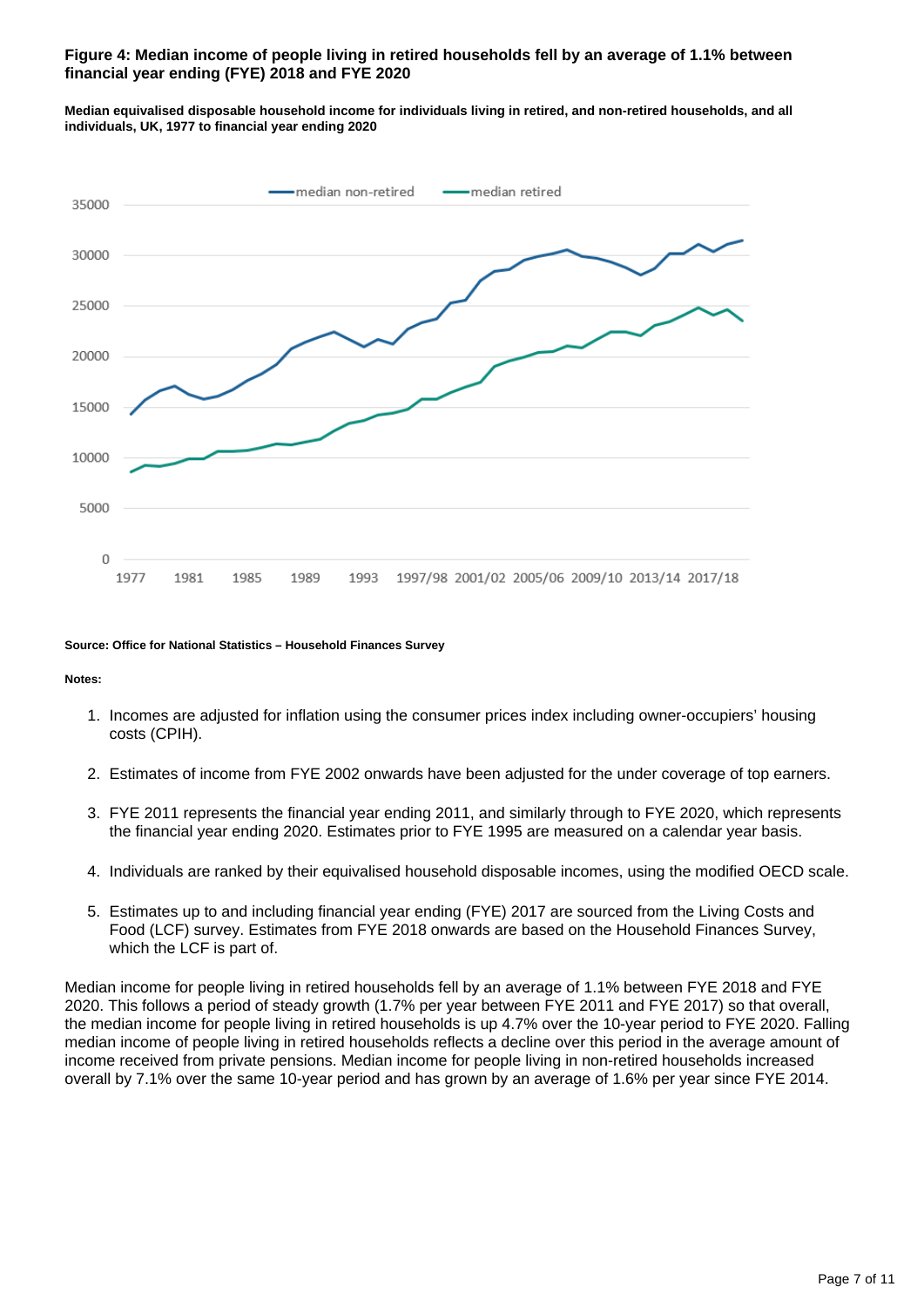### <span id="page-7-0"></span>**4 . Average household income data**

[The effects of taxes and benefits on household income, disposable income estimate](https://www.ons.gov.uk/peoplepopulationandcommunity/personalandhouseholdfinances/incomeandwealth/datasets/householddisposableincomeandinequality) Dataset | Released 21 January 2021 Average UK household incomes taxes and benefits by household type, tenure status, household characteristics and long-term trends in income inequality.

### <span id="page-7-1"></span>**5 . Glossary**

### **Disposable income**

Disposable income is arguably the most widely used household income measure. Disposable income is the amount of money that households have available for spending and saving after direct taxes (such as Income Tax, National Insurance and Council Tax) have been accounted for. It includes earnings from employment, private pensions and investments as well as cash benefits provided by the state.

### **Equivalisation**

Comparisons across different types of individuals and households (such as retired and non-retired, or rich and poor) or over time is done after income has been equivalised. Equivalisation is the process of accounting for the fact that households with many members are likely to need a higher income to achieve the same standard of living as households with fewer members. Equivalisation considers the number of people living in the household and their ages, acknowledging that while a household with two people in it will need more money to sustain the same living standards as one with a single person, the two-person household is unlikely to need double the income.

This analysis uses the modified Organisation for Economic Co-operation and Development (OECD) equivalisation [scale \(PDF, 165KB\)](http://webarchive.nationalarchives.gov.uk/20160105160709/http:/www.ons.gov.uk/ons/rel/elmr/economic-and-labour-market-review/no--1--january-2010/using-the-oecd-equivalence-scale-in-taxes-and-benefits-analysis.pdf).

### **Mean and median income**

The mean measure of income divides the total income of individuals by the number of individuals. A limitation of using the mean is that it can be influenced by just a few individuals with very high incomes and therefore does not necessarily reflect the standard of living of the "typical" person. However, when considering changes in income and direct taxes by income decile or types of households, the mean allows for these changes to be analysed in an additive way.

Many researchers argue that growth in median household incomes provides a better measure of how people's well-being has changed over time. The median household income is the income of what would be the middle person, if all individuals in the UK were sorted from poorest to richest. Median income provides a good indication of the standard of living of the "typical" individual in terms of income.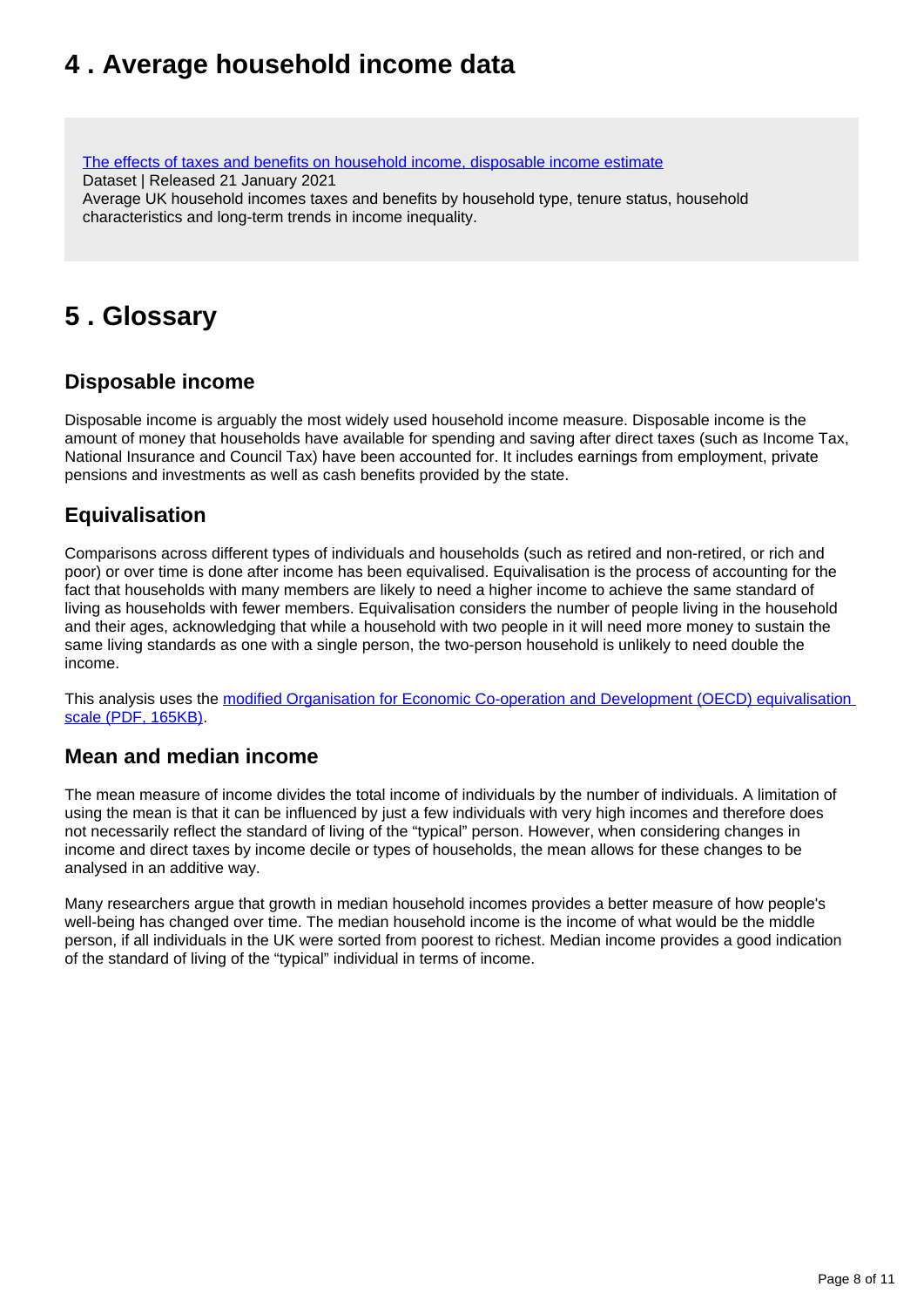## <span id="page-8-0"></span>**6 . Measuring these data**

This release provides headline estimates of average disposable income. This year, for the first time, estimates have been calculated using a new combined data source, Household Finances Survey data. These data are derived from a combination of the [Living Costs and Food Survey](https://www.ons.gov.uk/peoplepopulationandcommunity/personalandhouseholdfinances/incomeandwealth/methodologies/livingcostsandfoodsurvey) (LCF) and the Survey on Living Conditions giving us a voluntary sample survey of around 17,000 private households in the UK. More information about the impact of this change in data source can be found in [Improving the measurement of household income](https://www.ons.gov.uk/peoplepopulationandcommunity/personalandhouseholdfinances/incomeandwealth/methodologies/improvingthemeasurementofhouseholdincome).

These statistics are assessed fully compliant with the [Code of Practice for Statistics](https://code.statisticsauthority.gov.uk/) and are therefore designated as [National Statistics.](https://uksa.statisticsauthority.gov.uk/list-of-national-statistics/)

More quality and methodology information on strengths, limitations, appropriate uses, and how the data were created is available in the [Effects of taxes and benefits on household income QMI.](https://www.ons.gov.uk/peoplepopulationandcommunity/personalandhouseholdfinances/incomeandwealth/methodologies/theeffectsoftaxesandbenefitsonukhouseholdincome)

### **Retired and non-retired households**

This bulletin presents analysis examining the incomes of people who live in retired households. A retired household is one where more than 50% of its income is sourced from retired people. A retired person requires satisfying one of the following criteria:

- their self-defined employment status is "Retired", and they are aged over 50 years
- their self-defined employment status is "Sick/Injured", not seeking work and aged at or above the State Pension Age (SPA)

As such, analysis of the average income of people living in retired households can include much younger people and potentially exclude older people. However, the strength of this measure is that it highlights those individuals who are most likely to be affected by policy, societal or economic changes that disproportionately impact upon pension income.

### **Transformation of data**

The Office for National Statistics (ONS) has been working on transforming its data on the distribution of household finances. The first part of this work concentrated on combining the samples from the LCF and another of ONS's household surveys, the Survey on Living Conditions (SLC), and harmonising the income collection in these questionnaires. This has resulted in a dataset formed of a sample of around 17,000 households. This year, for the first time, estimates have been calculated using this new combined data source; Household Finances Survey data. Estimates for financial year ending (FYE) 2018 and FYE 2019 will be revised to incorporate these new data.

The ONS is currently conducting research into making more use of administrative data on income, including Department for Work and Pensions (DWP) benefits data and HM Revenue and Customs (HMRC) tax data. Although these other sources have their own limitations, by using them together with surveys we should be able to improve how we measure household income. In particular, administrative data are likely to help address limitations in survey-based statistics, discussed in more detail in the strengths and limitations section such as under-reporting at the top and bottom of the income distribution, and enable analysis at lower geographic levels.

Over the next year, the ONS plans to publish research using linked administrative and survey data to compare administrative and survey measures for the main income components and continue to develop our experimental [Admin-based income statistics](https://www.ons.gov.uk/census/censustransformationprogramme/administrativedatacensusproject/administrativedatacensusresearchoutputs/populationcharacteristics/adminbasedincomestatisticsenglandandwalestaxyearending2016).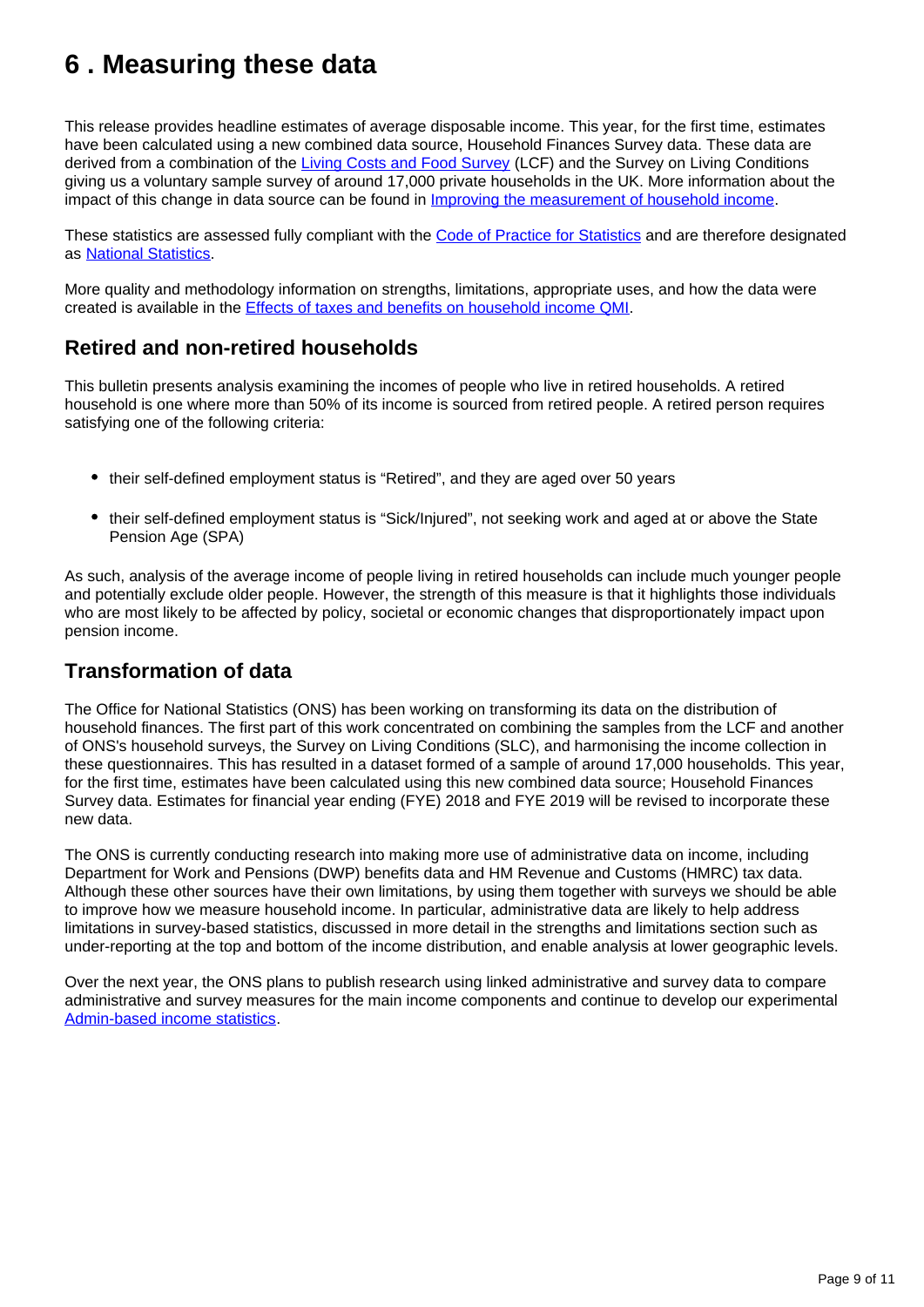## <span id="page-9-0"></span>**7 . Strengths and limitations**

An important strength of these data is that comparable estimates are available back to 1977, allowing analysis of long-term trends. This release also currently provides the earliest survey-based analysis of the household income distribution available each year, allowing people insight into the evolution of living standards as early as possible.

However, as with all survey-based sources, the data are subject to some limitations. For instance, the Household Finances Survey (HFS) is a sample of the private household population, and therefore does not include those that live in institutionalised households, such as care homes and hostels, or the homeless. As such, it is likely that many of the poorest in society are not captured, which users should bear in mind when interpreting these statistics.

In addition, household income surveys are known to suffer from under-reporting at the top and bottom of the income distribution. While an adjustment to address survey under-coverage of the richest people has been introduced for statistics covering financial year ending (FYE) 2002 onwards, reported in more detail in Top income [adjustment in effects of taxes and benefits data: methodology,](https://www.ons.gov.uk/economy/nationalaccounts/uksectoraccounts/compendium/economicreview/february2020/topincomeadjustmentineffectsoftaxesandbenefitsdatamethodology) measurement issues at [the](https://www.ons.gov.uk/peoplepopulationandcommunity/personalandhouseholdfinances/incomeandwealth/qmis/theeffectsoftaxesandbenefitsonhouseholdincomeqmi) bottom remain (see the [Effects of taxes and benefits on household income QMI](https://www.ons.gov.uk/peoplepopulationandcommunity/personalandhouseholdfinances/incomeandwealth/qmis/theeffectsoftaxesandbenefitsonhouseholdincomeqmi) for further details of the sources of error).

Table 11 and Table 32 provide estimates of uncertainty for many headline measures of average income and income inequality.

The Department for Work and Pensions (DWP) also produces an analysis of the UK income distribution in its annual [Households below average income \(HBAI\)](https://www.gov.uk/government/collections/households-below-average-income-hbai--2) publication, using data from its Family Resources Survey (FRS).